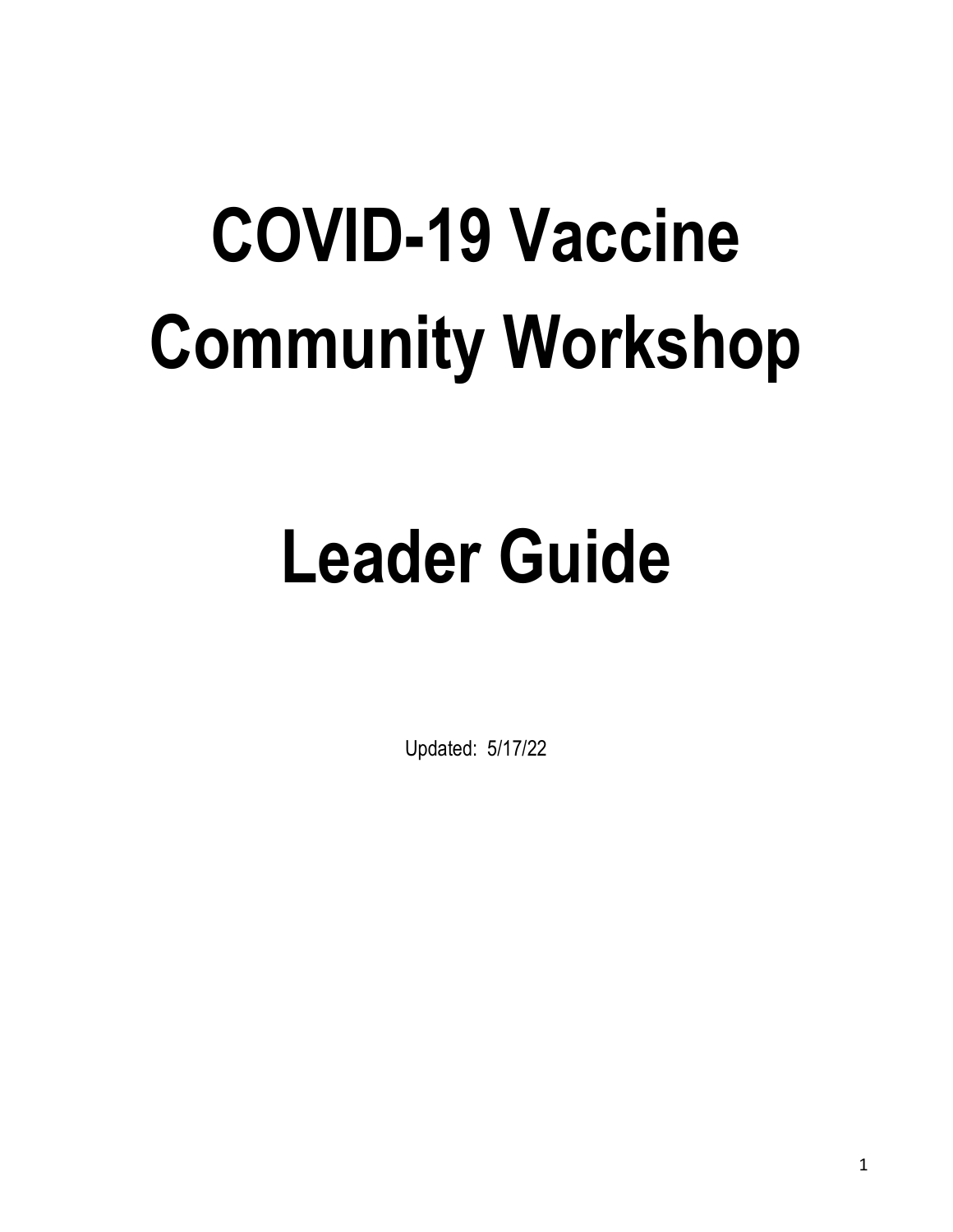## **Table of Contents**

|                                                      | 3  |
|------------------------------------------------------|----|
|                                                      | 4  |
|                                                      | 4  |
|                                                      | 4  |
|                                                      | 4  |
|                                                      | 5  |
|                                                      | 5  |
|                                                      | 6  |
|                                                      | 7  |
|                                                      | 8  |
|                                                      | 9  |
| <u> 1989 - Johann Barn, fransk politik (d. 1989)</u> | 10 |
|                                                      | 11 |
|                                                      | 11 |
|                                                      | 11 |
|                                                      | 12 |
|                                                      | 13 |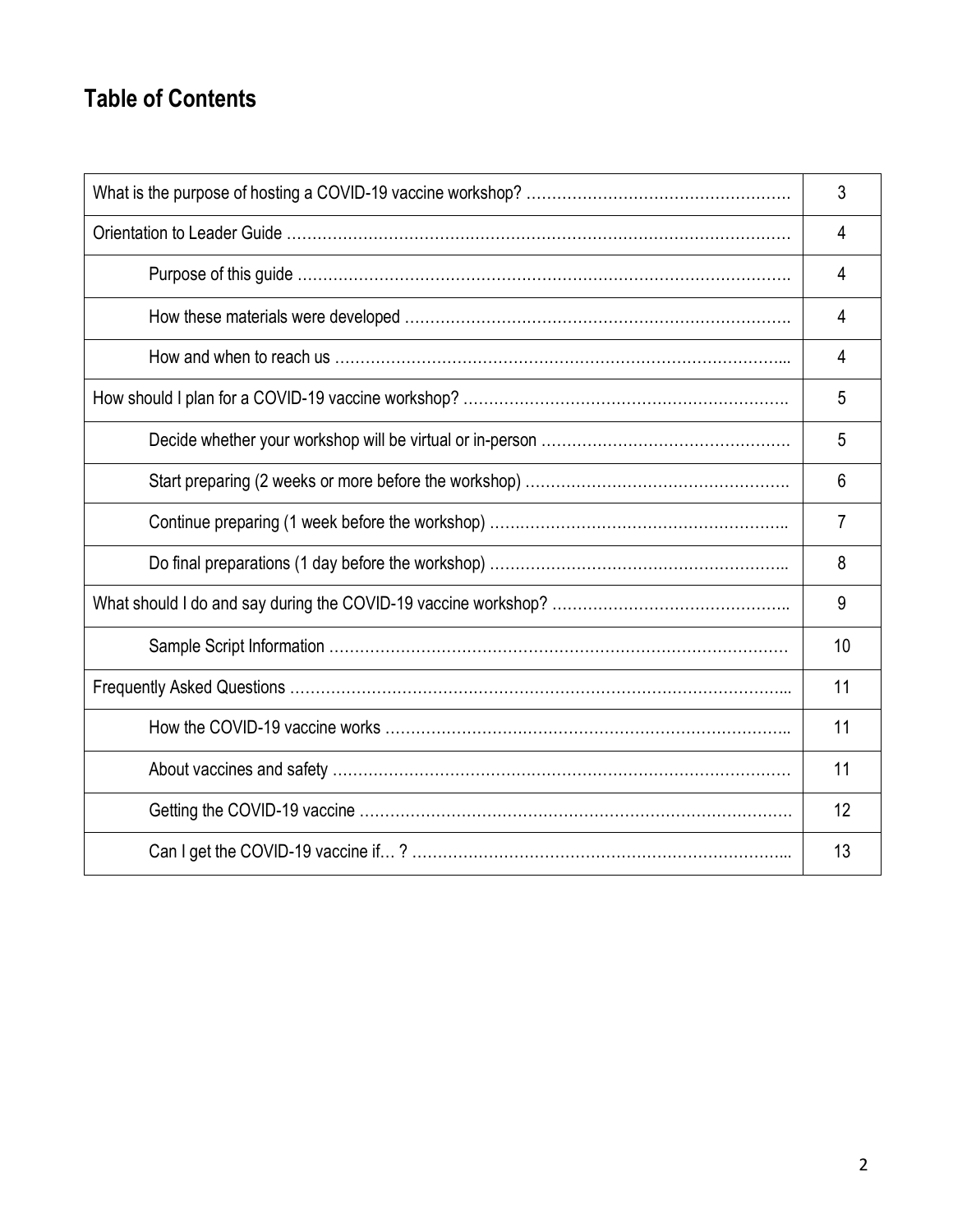## **What is the purpose of hosting a COVID-19 vaccine workshop?**

A COVID-19 vaccine workshop is an interactive discussion between you and a community group of any size. The workshop should last between 30 and 60 minutes. Using this toolkit, you will share some information with your community members about the COVID-19 vaccine.

The goal is to share information that is:

- **Accurate.** This information was approved by public health experts including doctors. The information in the Community Workbook *(COVID-19 Vaccine: Learn the Facts to Stay Safe and Protect Others)* and this Leader Guide comes from official sources such as the Centers for Disease Control and Prevention (CDC) and the U.S. Food and Drug Administration (FDA).
- **Population-specific.** We talked with many people in Arkansas as we developed this material. This included health care workers, public health experts, community leaders, and other residents. We provide this toolkit in 3 languages:
	- o English
	- o Spanish
	- o Marshallese
- **Empowering.** This material should answer many questions community members have about the COVID-19 vaccine. Participants should leave your workshop with new knowledge and prepared to:
	- o Make a decision about getting the COVID-19 vaccine; or
	- $\circ$  Have a conversation with their doctor to get more information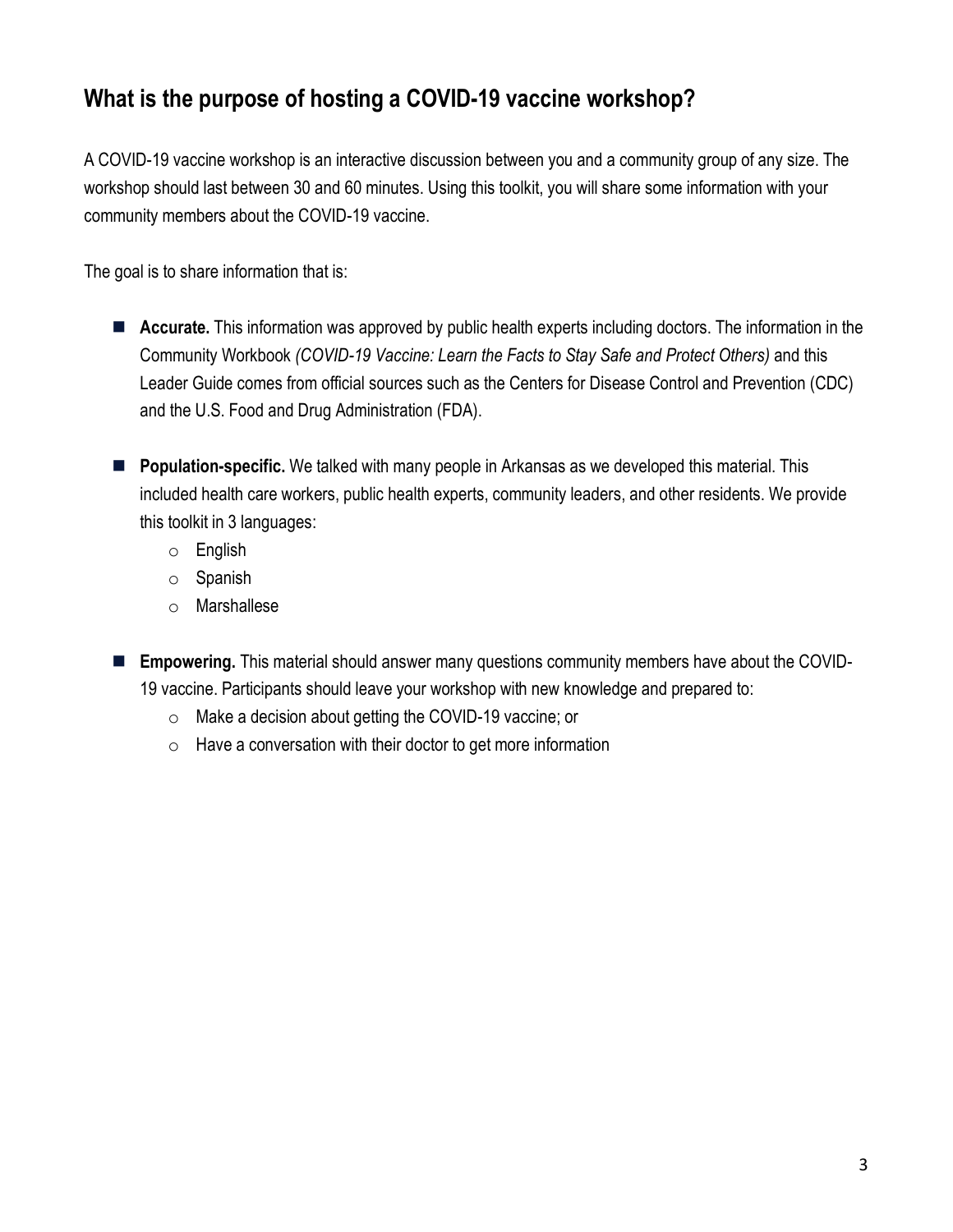## **Orientation to Leader Guide**

#### **Purpose of this guide**

The goal of this Leader Guide is to give you all the information and tips you need to host community COVID-19 vaccine workshops. It will explain how you can:

- $\blacksquare$  Invite people to a workshop
- Discuss the vaccine using printed Community Workbooks *(COVID-19 Vaccine: Learn the Facts to Stay Safe and Protect Others),* updated data sheet *(Learn the Risk of Getting Sick with COVID-19)*, and a Sample Script
- Answer questions that may not be covered in the Community Workbook

#### **How these materials were developed**

Materials for COVID-19 vaccine workshops, including this guide, were first created in January 2021. It has been updated, and will continue to be updated, based on what we continue to learn about COVID-19 and the vaccine. Please visi[t https://www.immunizear.org/let-s-talk-about-covid-vaccine](https://www.immunizear.org/let-s-talk-about-covid-vaccine) to download the most current version of these materials each time you host a workshop. This will help ensure that you provide the most current information to your community members.

#### **How and when to reach us**

We want to hear from you! You are a valuable member of the team working to control COVID-19 in Arkansas.

Please contact us if:

- After reading this material, you still have questions about hosting a COVID-19 vaccine workshop.
- Community participants ask you questions that we should add to the FAQ section of this Leader Guide.
- You have other ideas to improve these materials.

You can contact the Immunize Arkansas staff at: allie@immunizear.org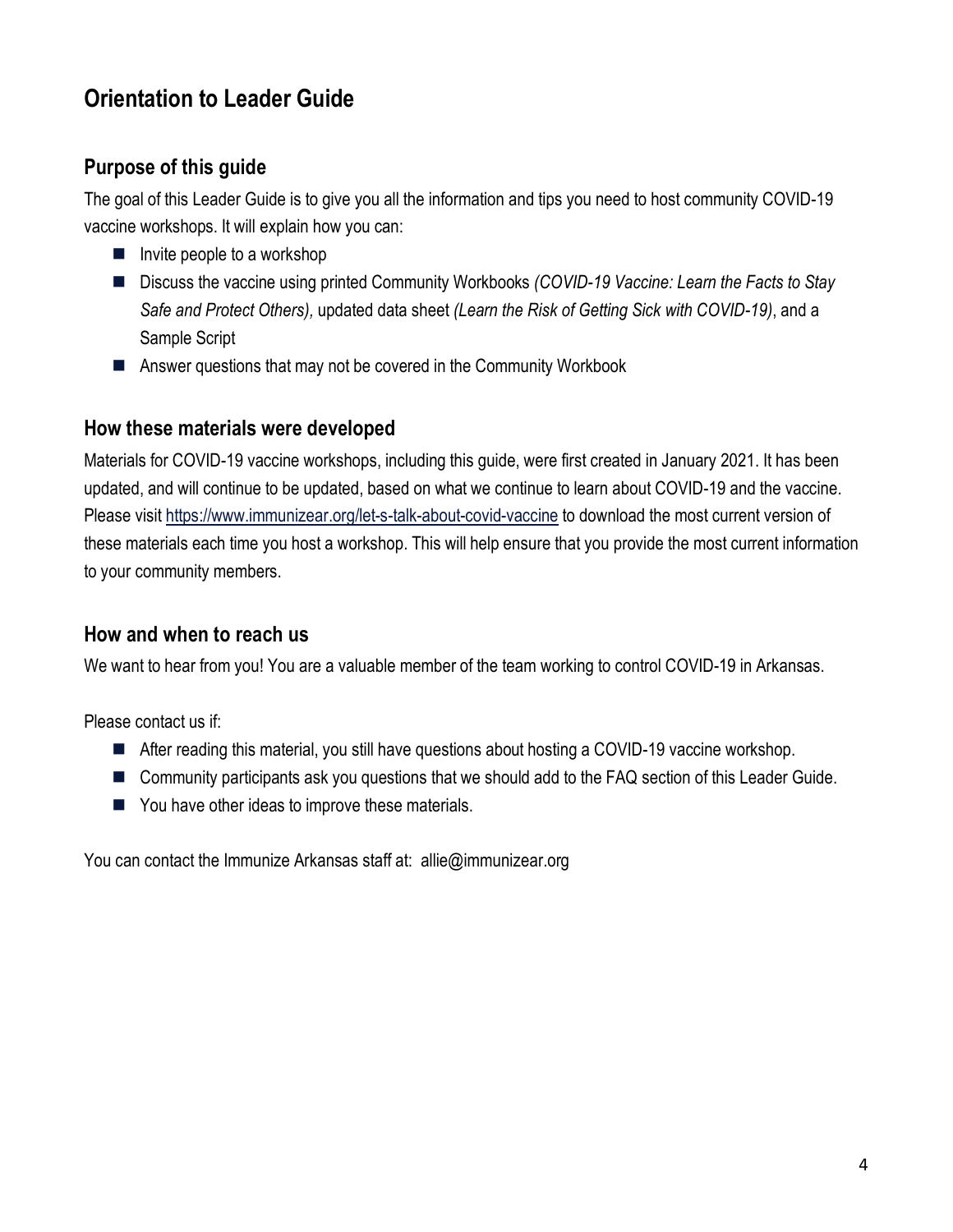## **How should I plan for a COVID-19 vaccine workshop?**

#### **Decide whether your workshop will be virtual or in-person**

#### **In-person workshop**

If your workshop will be in-person, choose a location where you can follow all current public health guidelines. Give participants information to help them follow these guidelines:

- Allow at least 6 feet between people.
- Encourage hand washing and provide supplies.
- $\blacksquare$  Label doors with signs reminding people to wear masks and stay away if they are sick.
- Check with the Arkansas Department of Health to make sure you follow any current directives: [https://www.healthy.arkansas.gov/programs-services/topics/covid-19-health-guidances.](https://www.healthy.arkansas.gov/programs-services/topics/covid-19-health-guidances)

#### **Virtual workshop**

If your workshop will be virtual, choose the platform that works best for your group. If you already have regular virtual meetings with your group, continue with what you normally do. Here are a few virtual platform options and links to tutorials. Be sure to choose one that meets the needs of your workshop. Compare features like time limits, maximum number of participants, and whether they allow you to share your screen if you plan on using the slide presentation.

- **[Zoom](https://support.zoom.us/hc/en-us/articles/206618765-Zoom-video-tutorials)**
- Google Meets
- [Facebook Live](https://blog.hubspot.com/marketing/facebook-live-guide)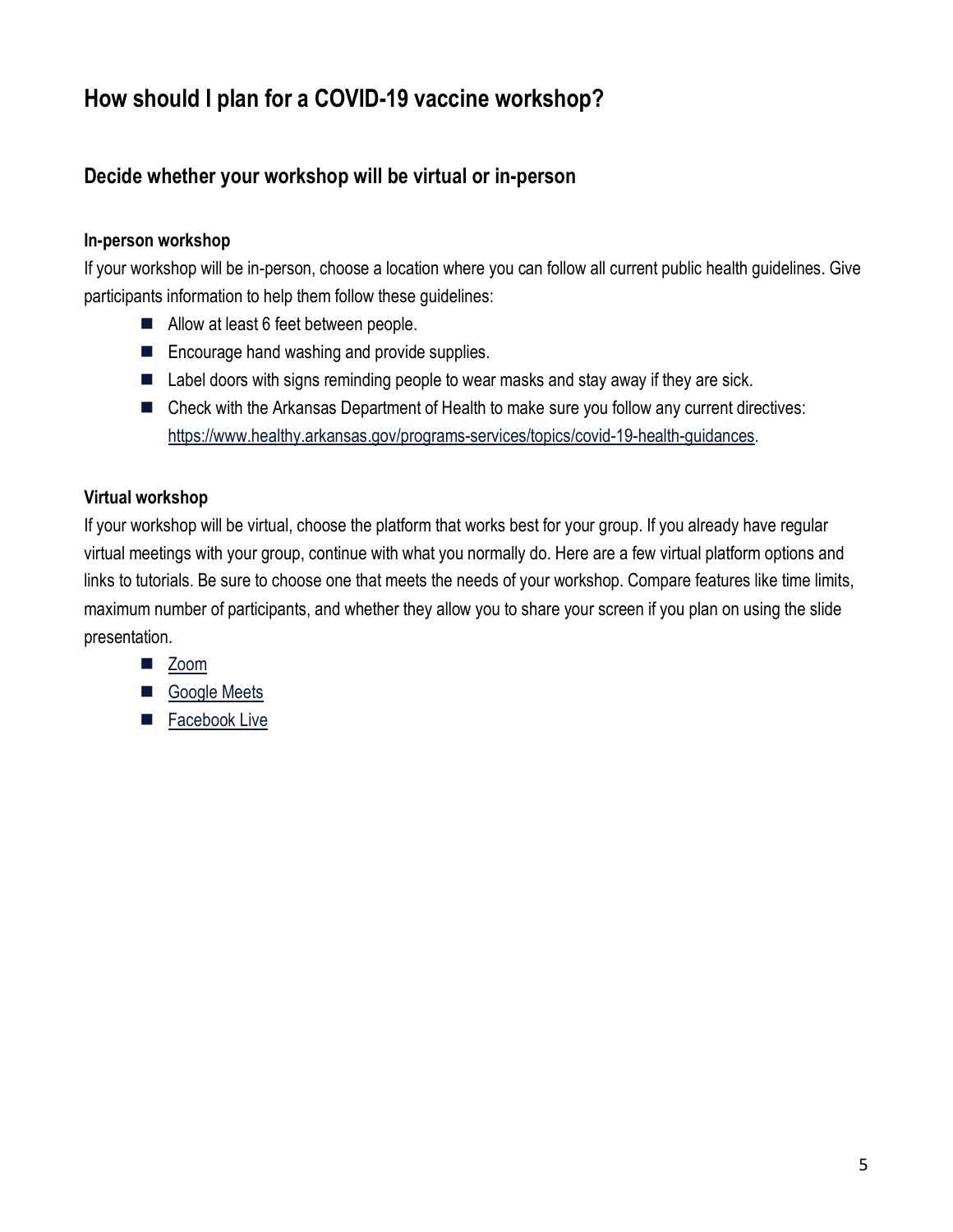#### **Start preparing (2 weeks or more before the workshop)**

- Finalize a date and time for the workshop.
- Recruit participants.
	- $\Box$  It is best if you can find a group of people who are already planning to meet. Examples are church meetings and community education sessions. This way, you will not need to advertise a lot to get people to the workshop.
	- $\Box$  If you need to advertise:
		- Use this sample wording for your church or organization's social media page and add your event's details:

*"You are all invited to a special virtual gathering this Wednesday night at 7:00 p.m. We will meet on Zoom for a group discussion about the COVID-19 vaccine. This workshop is for everyone. Come get accurate information and answers to your questions. If you are interested, comment below or message me and I will send you the link."*

You can also make flyers to post in churches and other places of worship, grocery stores, or other places people may go. Make sure to include these details about your workshop: date, time, location (or virtual platform), and how to contact you to sign up. (Flyer available for download on our website)

Review all workshop materials.

- □ Read through this Leader Guide and Community Workbook.
- $\Box$  Practice the Sample Script. Review the Learn the Risk of Getting COVID-19 handout.
- $\Box$  Ask any questions you may have. Try to think about possible questions your participants may have and be prepared to answer as many as you can. Our contact information is at the beginning of this Leader Guide.
- Gather local resources. Type this information ahead of time and be prepared to share it during the workshop. Helpful local resources include:
	- $\Box$  Testimonials from local residents who have gotten the vaccine. This will help make the message relatable to the public.
	- □ Locations where the participants can get the vaccine. These could include local pharmacies, hospitals, and your Arkansas Department of Health local health unit. For each location, provide the name, address, and phone number.
		- To find a local pharmacy, visit [https://www.arrx.org/.](https://www.arrx.org/)
		- To find your local health unit, visit [https://www.healthy.arkansas.gov/local-health-units.](https://www.healthy.arkansas.gov/local-health-units)
- Decide how you will share materials with participants before the workshop. This includes the Community Workbooks and your printed local resources page, if you made one. Some options are:
	- $\Box$  Pickup: Designate a central location and time for participants to pick up materials.
	- $\Box$  Mail: Send materials far enough in advance that participants will have them before the workshop.
	- $\Box$  Participant Download: Encourage people to download their own Community Workbooks at [https://www.immunizear.org/let-s-talk-about-covid-vaccine.](https://urldefense.proofpoint.com/v2/url?u=https-3A__www.immunizear.org_let-2Ds-2Dtalk-2Dabout-2Dcovid-2Dvaccine&d=DwMGaQ&c=27AKQ-AFTMvLXtgZ7shZqsfSXu-Fwzpqk4BoASshREk&r=YAXhQTvfFGTIe43-m74g-Q&m=2ogTjfglj6nBnskNKL0CDe8G5jOoZiaqMUKetygXdcE&s=q7Q3EcJWF5UamH6IJuCoA5mISvU1uaw2u-nwoDDUJvA&e=)
	- $\Box$  Download and Post: Download the Workbook and post it and your local resources page to your social media site or in the chat box within your virtual workshop.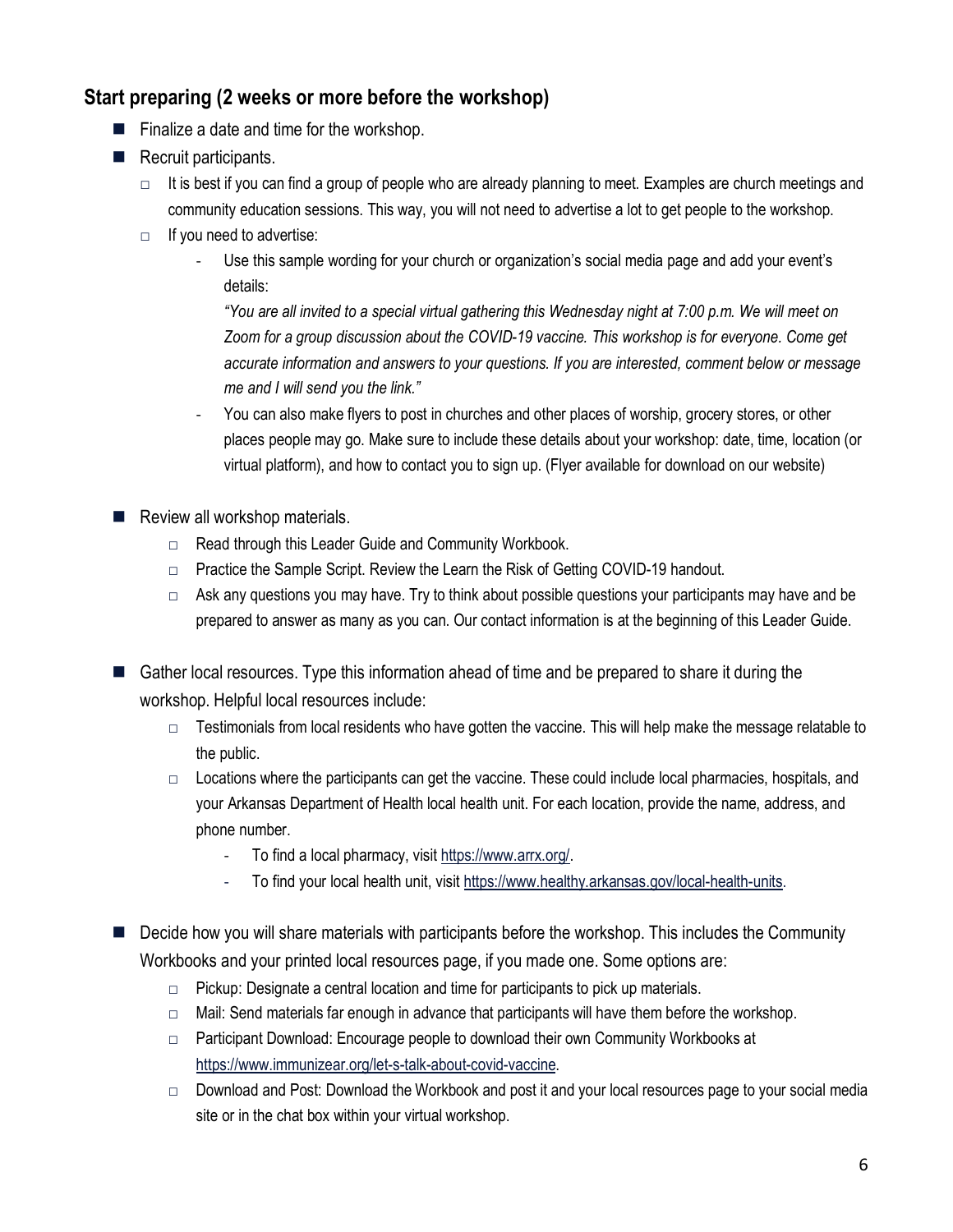#### **Continue preparing (1 week before the workshop)**

- **Prepare your virtual space.** 
	- $\Box$  Get comfortable with the virtual platform you will be using and its settings. Decide how you want to interact with participants during the workshop. For example, do you want them to unmute themselves to ask questions as they come up, or would you rather they send questions to the chat box? Set up practice meetings with friends and family if you would like.
	- $\Box$  These are example settings in Zoom that are often appropriate for group meetings. If you are using another virtual platform, decide which settings to use. In Zoom, go to Settings and scroll through the options:
		- Waiting room: ON. Participants will not be allowed to join before you.
		- All video and audio: ON.
		- Mute all participants when they join a meeting: ON. They can unmute themselves and speak when they need to.
		- Chat ON. You may want to turn private chat OFF.
		- Sound notification when someone joins or leaves: OFF.
		- Disable desktop/screen share for users: ON. It should not be necessary for participants to share their screens with the group.
		- Non-verbal feedback and meeting reactions: ON. Participants can use these to communicate with you during the workshop without interrupting.
	- $\Box$  Recruit a volunteer to serve as tech support during your workshop. It is difficult to lead the group and deal with technical problems that may come up.
- **Prepare participants.** 
	- $\Box$  Tell or remind them how to access workshop materials.
	- $\Box$  Offer to set up a "tech-check" to make sure their workshop link, microphone, camera, and other features are working correctly. Do this far enough in advance so they have a few days to troubleshoot if needed.
- Gather these supplies if you are having an in-person workshop.
	- □ Extra copies of materials
	- $\Box$  Physical distance and mask reminder signs
	- □ Hand sanitizer
	- $\Box$  Tape or other material to mark appropriate distance between seats
	- $\Box$  Pens or pencils (one for each participant)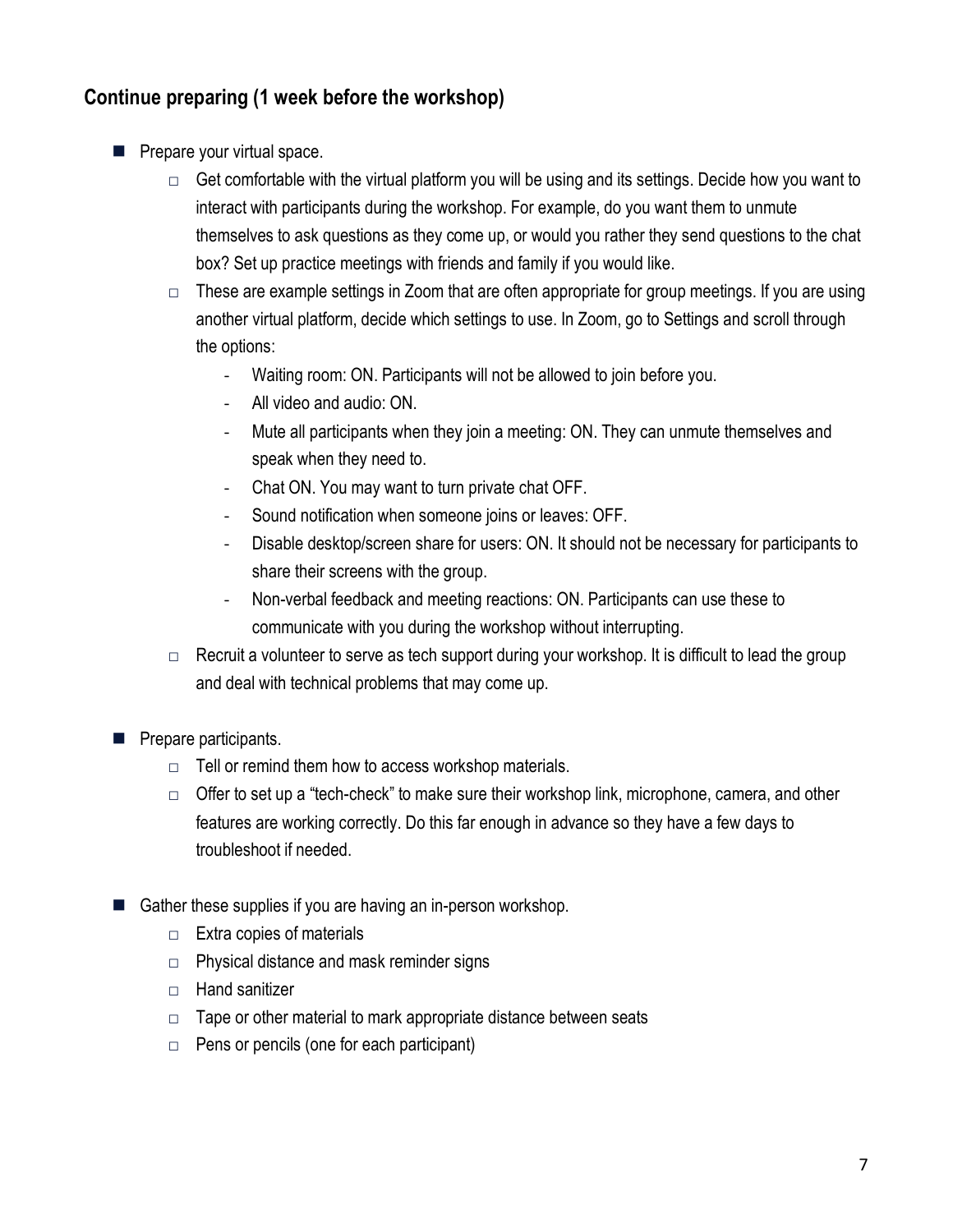#### **Do final preparations (1 day before the workshop)**

- Review all materials one last time (Leader Guide, Community Booklet, Sample Script, Learn the Risk of Getting COVID-19 handout, and FAQ's).
- **Practice using your virtual platform to make sure your microphone and camera are working well. Even if** you did this earlier, keep in mind that new versions of software do come out and you may need to update yours.
- Remind your participants about the workshop. Be sure to provide the link to the virtual event and instructions for accessing materials.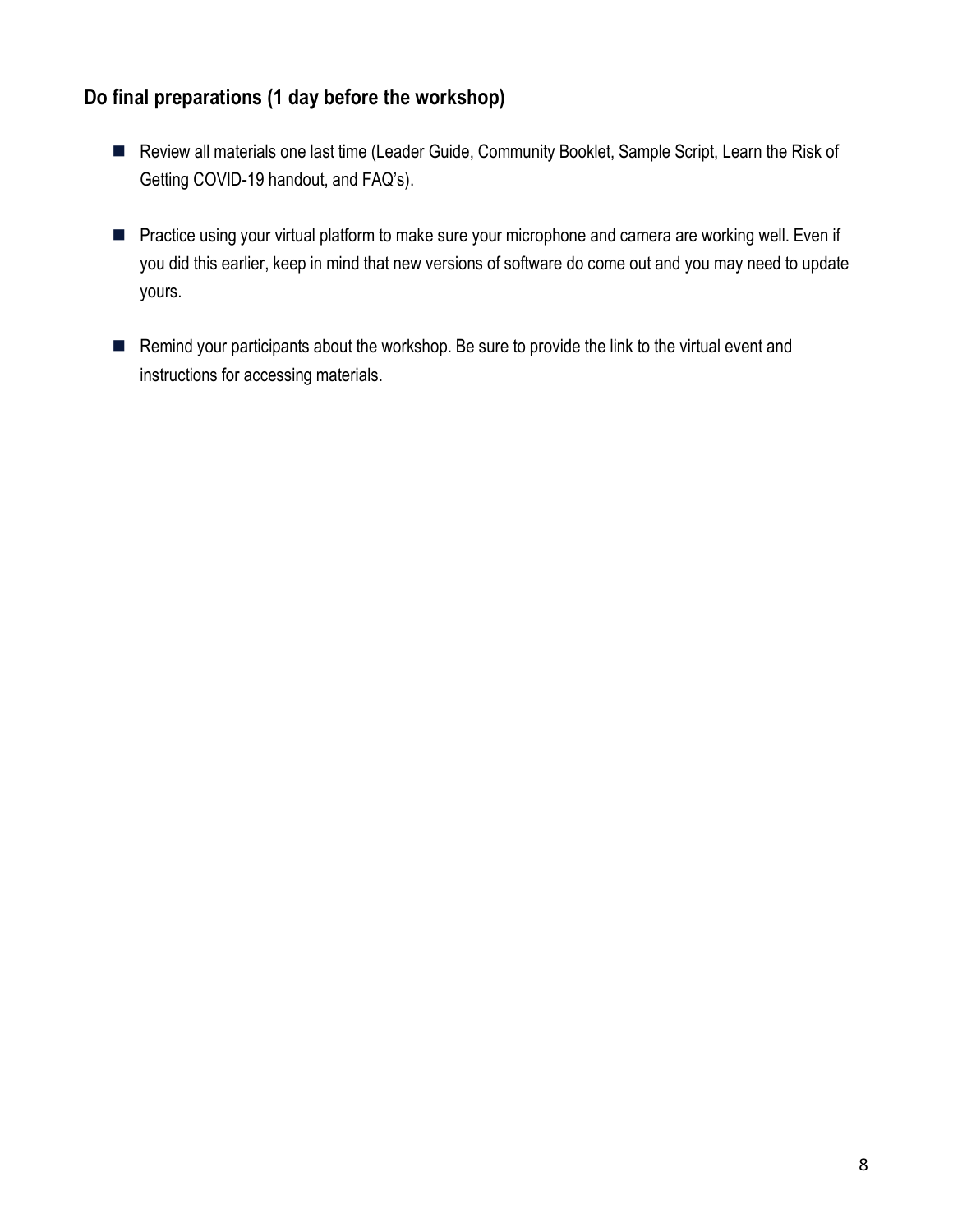### **What should I do and say during the COVID-19 vaccine workshop?**

#### **Use the Sample Script.**

Please see the attachment for the Leader Sample Script.

The purpose of the Sample Script is to provide the facilitator guidance during a COVID-19 Vaccine Workshop. It is meant to be used by the facilitator while the participants have copies of the COVID-19 Vaccine Workbook in front of them.

Words in black ink are the same as the words in the Workbook. Words in blue ink have been added for the facilitator to say verbally during the discussion. *[Words in italics should not be said out loud.]*

If you are printing the Sample Script, it is recommended for you to print front and back, so your Sample Script is in the same layout as the Workbook. Images from the Workbook are not included in the Sample Script.

#### **Review the "Learn the Risk of Getting Sick with COVID-19" handout.**

Before presenting a COVID-19 Vaccine Workshop, please make sure to review and/or print the "Learn the Risk of getting sick with COVID-19" handout. This handout was created to keep critical data in the Workbook up-to-date. **You MUST use this handout.**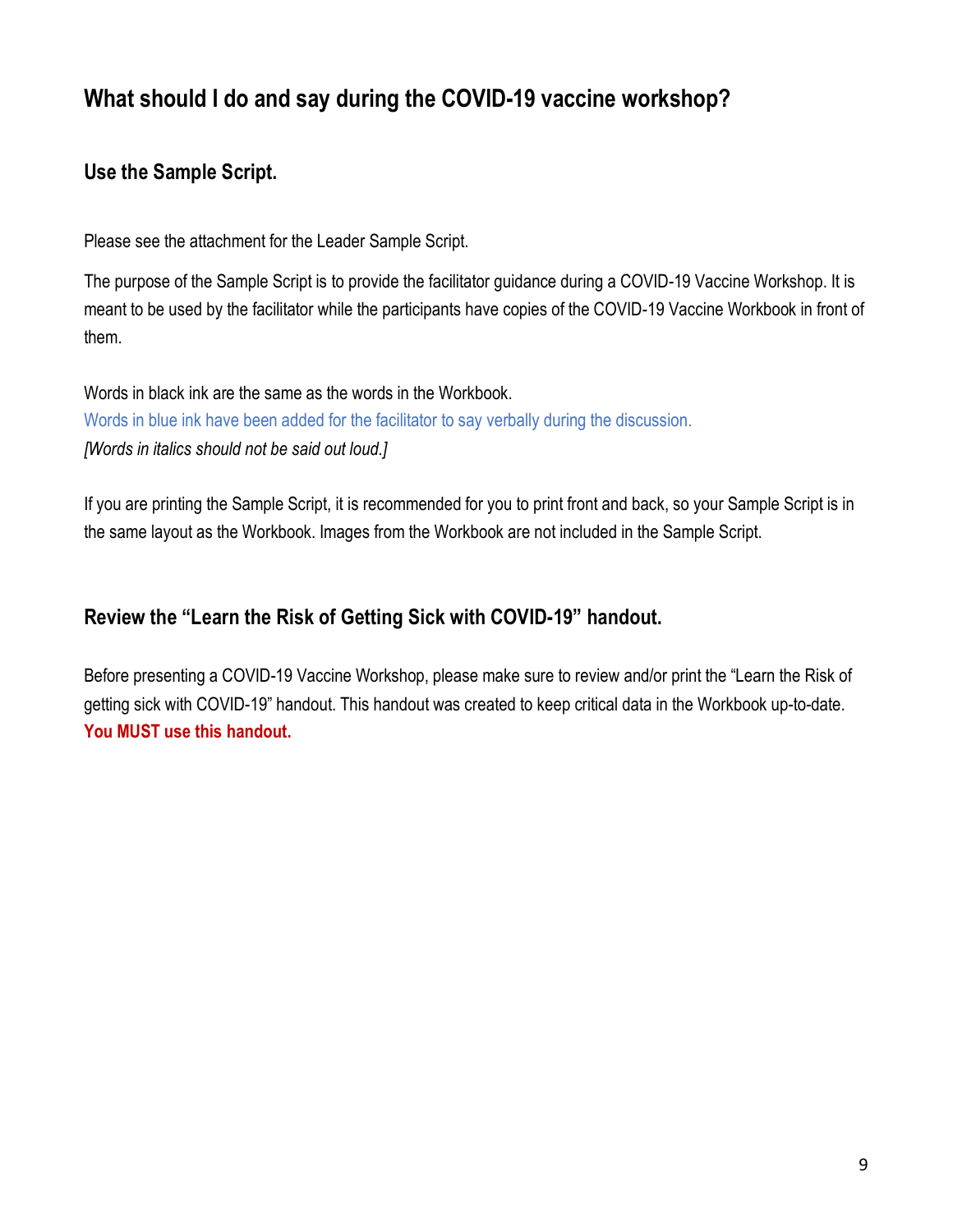## **Frequently Asked Questions**

Updated: 4/26/22

The Workbook has a lot of information, but it may not address every question that your learners have during the workshop. Below is a list of frequently asked questions about COVID-19 and the vaccine that you may be asked.

#### **How the COVID-19 vaccines work**

#### **Once I get the vaccine, how long does it take for me to be fully protected from COVID-19?**

It takes about 2 weeks after you complete your initial series of the vaccine to be considered "fully protected". The number of vaccines in your "initial series" depends on which vaccine you received and whether or not you are considered moderately to severely immunocompromised. Ask your doctor or the person who gave you the vaccine. And remember, the vaccines authorized so far show that they can protect most people from severe disease and hospitalizations.

#### **How long will the vaccine protect me from COVID-19?**

This is something we are continuing to learn more about. We do not know exactly how long the protection from the vaccine lasts. However, we have learned that the protection from the vaccine does go down several months after receiving your first dose(s) of the vaccine. This is why booster doses are now recommended. In some people, like people who are older than 50 years or are immunocompromised, the protection may not last as long. This is why additional boosters are recommended for certain people.

#### **What are mRNA vaccines?**

mRNA vaccines trigger your immune system a little differently than other vaccines. Most other vaccines put a weak or inactive germ into our bodies. Not mRNA vaccines. Instead, mRNA vaccines teach our cells how to make a protein, or even just a piece of a protein, that triggers our immune system to respond. That immune response, which makes antibodies, is what protects us from getting sick from the real virus.

#### **Do COVID-19 vaccines actually work?**

Yes. COVID-19 vaccines lower your risk of:

- Getting sick with COVID-19
- Severe COVID-19 symptoms
- Hospital stays for COVID-19
- Death from COVID-19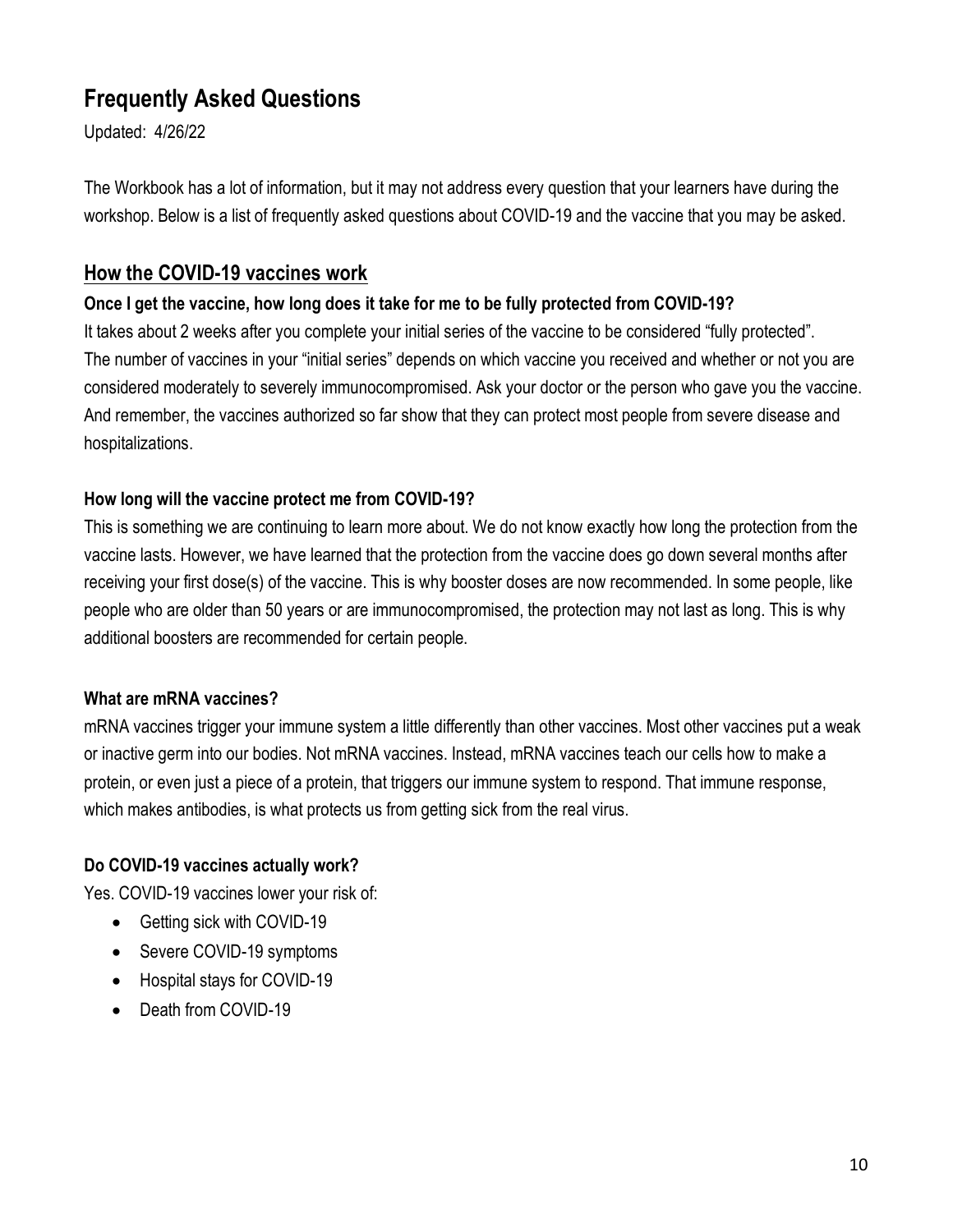#### **About vaccines and safety**

#### **What is in the vaccine?**

Specific vaccine ingredients depend on which vaccine you get. You can ask your doctor about the different ingredients in each vaccine. They can give you a fact sheet that lists these.

None of the currently approved vaccines in the U.S. contain ANY of the following ingredients:

- Eggs
- Preservatives
- Gelatin • Latex
- Metals (such as mercury or aluminum)
- Fetal cells

#### **Why do the mRNA vaccines have to be stored in such cold temperatures?**

mRNA vaccines are fragile and can easily fall apart. Keeping them frozen helps protect them from breaking down. If they break down, the vaccine will not work.

#### **I keep hearing people talk about "adverse event reporting" or say that CDC and FDA will keep doing safety studies. Does this mean they are not sure about the safety yet?**

The CDC and FDA collect information about adverse events and safety for all vaccines. This is because even though the clinical trials included tens of thousands of people, there could be rare side effects that are not known until a vaccine has been given to more people. This is similar to other vaccines. The FDA has said this vaccine is safe, that it works, and that it is time for people in communities to get it.

#### **Some vaccines have 2 doses. What if I do not get my 2nd dose?**

If you get a vaccine that has 2 doses but only get 1, then you will not be as protected from COVID-19.

#### **If I get a vaccine that is 2 doses, when should I get the second dose? What if I cannot get it in that timeframe?**

Timing for your second dose depends on which vaccine you get. You will likely need to get the second dose 3 to 4 weeks after your first dose. If you miss the second dose, you should get it as soon as you can. You will not need to start over.

#### **If I get Pfizer vaccine first, can I get Moderna vaccine for the second dose and vice versa?**

No. If you get a vaccine that requires 2 doses for the primary series, you should get the same vaccine for the first 2 doses. After the first two doses, you may get additional or booster doses of a different vaccine.

#### **Which brand of vaccine is best? What are most people getting?**

mRNA vaccines, like Pfizer or Moderna, are now recommended over the Janssen/Johnson&Johnson vaccine. There is no official preference for either Pfizer or Moderna. Both are very similar in the protection they provide.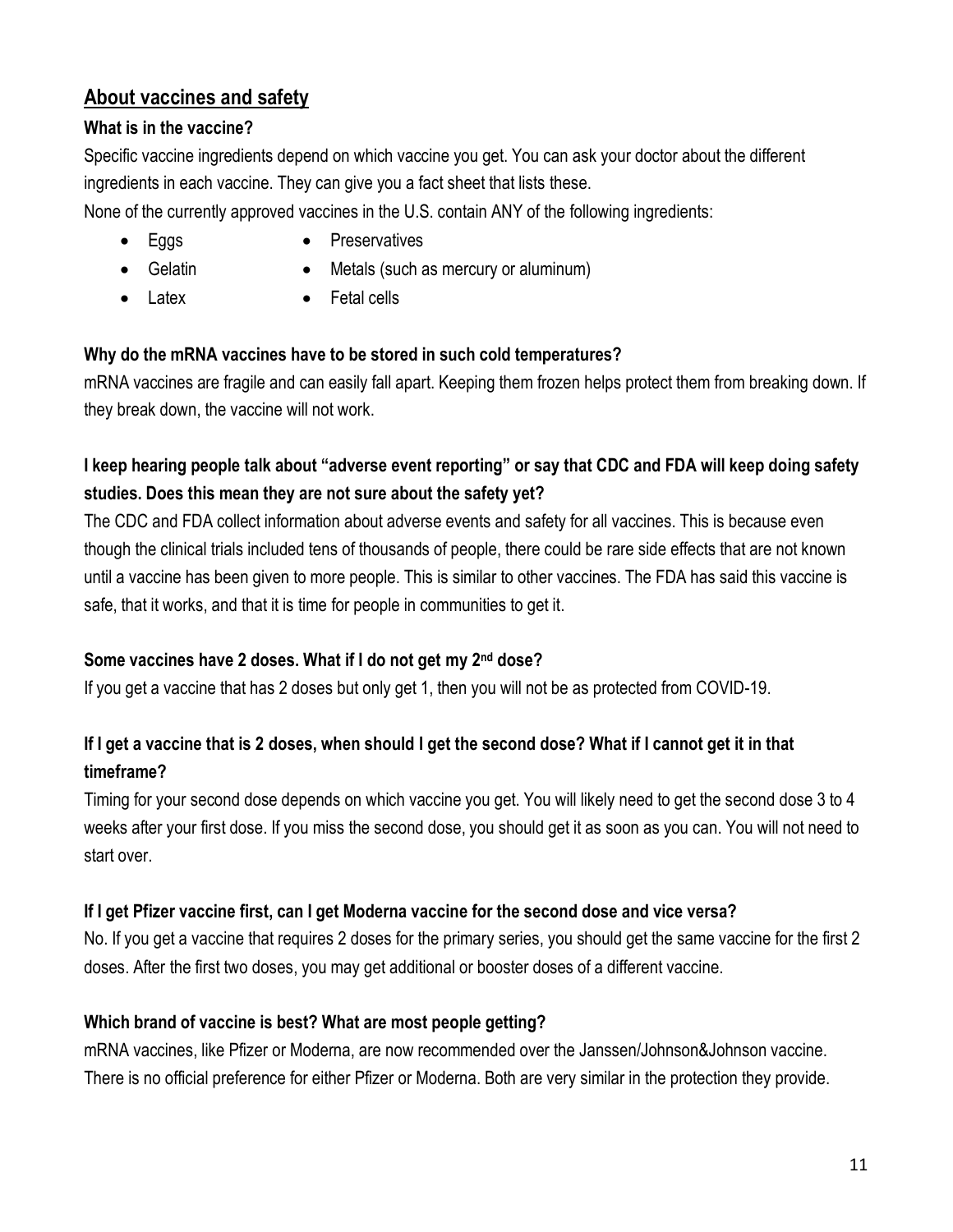#### **Getting the COVID-19 vaccine**

#### **Why are only certain groups getting the vaccine before others? Who is deciding this order?**

The CDC's Advisory Committee on Immunization Practices (ACIP) is making recommendations on which groups should get the COVID-19 vaccine. The ACIP makes recommendations on the use of all vaccines. When supply of vaccines are limited, state health departments lead these decisions at the state level using this CDC guidance and considering what is happening within the state.

#### **What side effects I should expect from the COVID-19 vaccine?**

For people who do report side effects, the most common ones are:

- Pain or swelling where they got the vaccine
- Fever
- Feeling tired
- Headache

These normally last 1 to 2 days.

#### **Will COVID-19 vaccines cause long-term effects?**

Long-term effects are rare for any vaccine. That includes the COVID-19 vaccine. If you have a reaction to the vaccine, it will likely happen within 6 weeks of getting it. During clinical trials, they monitored participants for more than 6 weeks to make sure there were no harmful long-term effects.

#### **If the vaccine works then why do I need to keep following public health guidelines (such as wearing a mask and social distancing)?**

We know that the vaccines work well to prevent you from getting really sick from COVID-19. But remember that COVID-19 spreads very easily and some people may not be able to get the vaccine. We want to protect those people too. Public health officials are encouraging us to keep using all the tools to prevent COVID-19 for now. So, we should keep washing our hands, wearing a mask in public, and avoiding large groups as long as they tell us to.